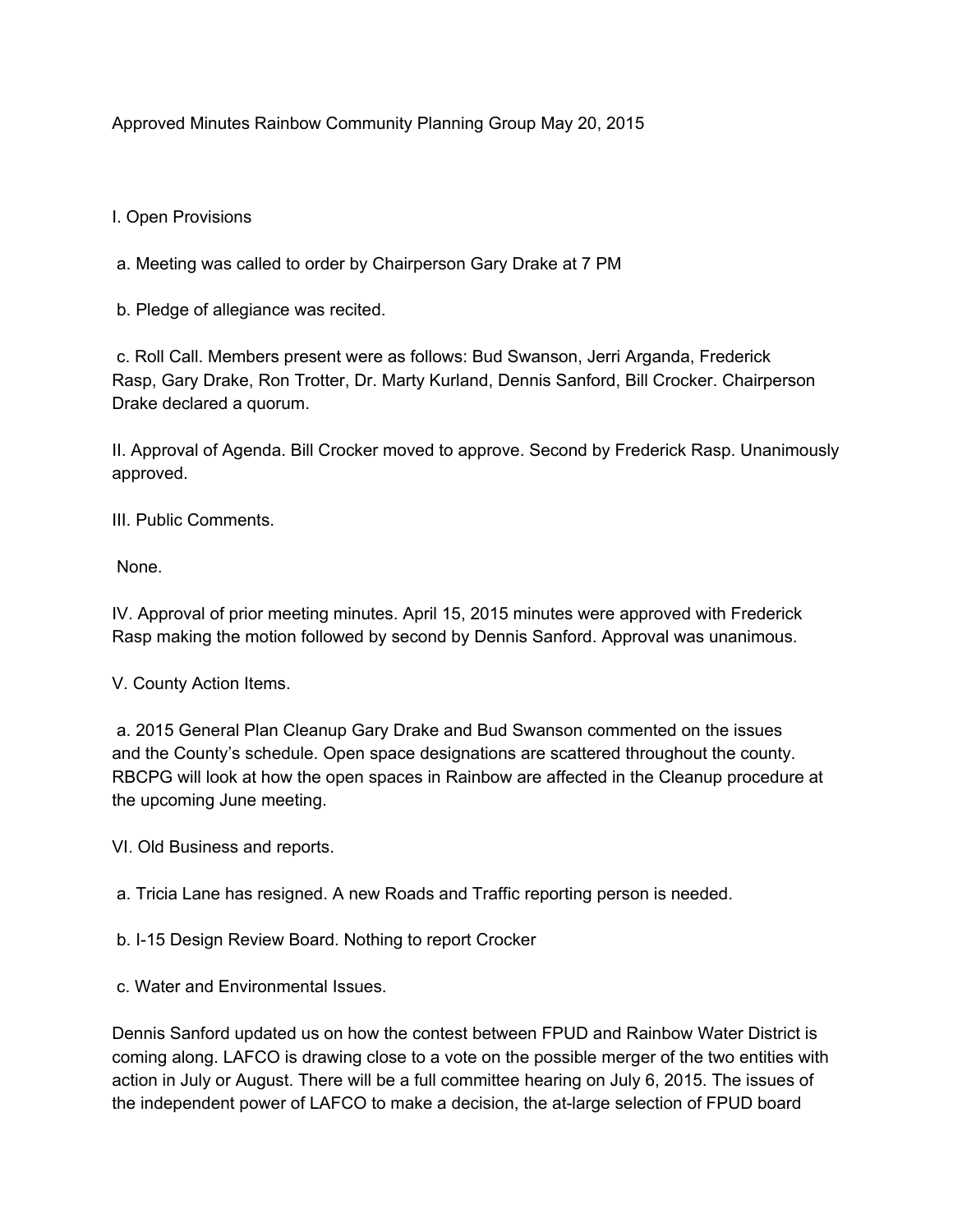members, the differences in financial condition of RBWD and FPUD, and the provisions of 95-1 in RBWD are very much on the minds of those affected by LAFCO's upcoming decision. It was decided by the group to authorize a subcommittee composed of Frederick Rasp, Gary Drake, Bud Swanson and Dr. Kurland to draft and send a letter to LAFCO emphasizing community concerns. Gary Drake will sign the letter. Moved by Frederick Rasp and seconded by Bill Crocker. Vote unanimous.

Water usage during the drought was also discussed by Dennis Sanford. RBWD has prepared for this drought with significant infrastructure improvements. Some water reduction usage will be required but it is not likely to be severe.

d. Gregory Canyon Dump. Jerri Arganda commented that the dump appears to be gathering new investors.

e. ARC (RPOA) status. Dr. Kurland reported the group has 132 members with some cash in the bank. ARC was the sponsor of the community clean up and last month and is promoting a community mixer on June 1. A newsletter will be published in late June.

f. Pala Raceway. Bud Swanson reported Shasta has stated an interest on the part of the tribe to reduce noise with sound fencing and other measures.

VII. New Business.

a. Dr. Kurland nominated and elected as Vice Chair. Motion by Fred Rasp and Second by Jerri Arganda. Vote was unanimous.

b. Kenny for Kenny's strawberry Farm was not present.

c. Rod Bradford provided more of his perspective on the activities of his neighbor. He has contacted code enforcement and has been informed that the neighbor has filed for farm housing. Regulations familiar to RBCPG members were discussed such as the limitation of 30 days in a travel trailer on a particular site, and the lack of permanent sewage system. It was decided to ask the code enforcer for his write-up on the property. A letter to Bill Horn, the health department and code enforcement was authorized. Moved by Frederick Rasp and seconded by Dennis Sanford.. Carried unanimously.

d. Planning Group Member Business. None.

VIII. Call for agenda items for June meeting. None